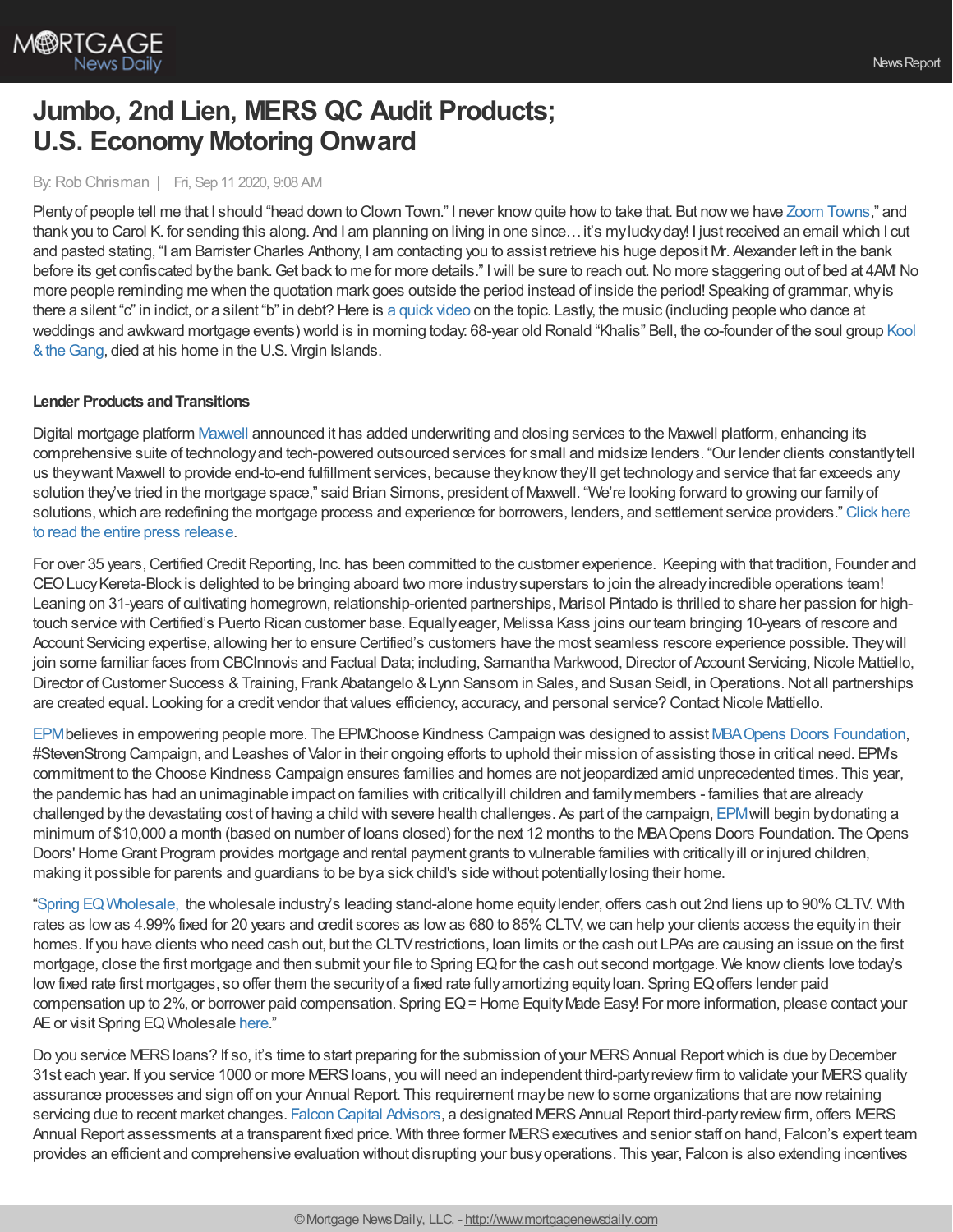

to organizations that kick-off their assessments by October 31st. Don't risk MERS compliance violations or fines. Get this crossed off your to-do list byreaching out to Tim Renner at Falcon Capital Advisors for more information.

Sales [Boomerang](https://hubs.ly/H0vBYJr0) notifies mortgage lenders when someone in their database is ready for a loan. "Look at the opportunity cost you have by not having Sales Boomerang. Last year we closed over \$72Min loans that we would have lost from not having Sale Boomerang." (Stephen Barton, EVP, Eustis Mortgage) "In the first 4 months we took in \$180Min applications and we have about 100 LOs. That is a significant impact to our business. My top performing LO attributes 25% of her business to Sales Boomerang alerts." (Katherine Campbell, CMO, Assurance Financial) "Sales Boomerang gives us a conversion that is 2 1/2 times better than our normal conversions." (Tim Lewis, Castle and Cooke) The numbers speak for themselves: 20xAvg.ROI, \$240 Avg Cost Per Acquired Loan, 10-20%Avg Lift to Loan Volume. The numbers speak for themselves: 20XAvg ROI, \$240 Avg Cost Per Acquired Loan, 10-20% Avg Lift to Loan Volume. Want to see exactly how much you lost this year? [Request](https://hubs.ly/H0sx4nY0) your report today. We will show you which competitor took your deal, what was the loan amount, what type of loan itwas, the term and much more.

Are you readyfor VAIRRRL and FHAStreamline refinance opportunities in this market? Learn howto efficientlysubmit your files once for a final approval! Join Freedom Mortgage Wholesale for live webinar training sessions on VAIRRRL or FHAStreamline mortgage products and origination processes. Ideal for newor experienced government originators. Sign up for a VAIRRRL or FHAStreamline webinar on [9/14](https://freedom.zoom.us/meeting/register/tJYpf-qhrTIqHNAPQg4T6ovgMxobh7H4bpBQ?_x_zm_rtaid=ac0lcQ1nTuKVs8wImHM5GQ.1599597645477.4dda6b8fb62e737bbd171bee9457f1fd&_x_zm_rhtaid=921) (FHASL), [9/17](https://freedom.zoom.us/meeting/register/tJcvf-GtqDoiHtHQp-66n1VfYBseafFEz0Zz?_x_zm_rtaid=ac0lcQ1nTuKVs8wImHM5GQ.1599597645477.4dda6b8fb62e737bbd171bee9457f1fd&_x_zm_rhtaid=921) (VAIRRRL), [9/21\(](https://freedom.zoom.us/meeting/register/tJUvf-6rrTIjEtz2CsLRHmEfdY3LR91TzKy9?_x_zm_rtaid=ac0lcQ1nTuKVs8wImHM5GQ.1599597645477.4dda6b8fb62e737bbd171bee9457f1fd&_x_zm_rhtaid=921)FHASL), [9/23](https://freedom.zoom.us/meeting/register/tJUrc-CprTgoHdAyIFlmGwArCIOHZZ1QI55J?_x_zm_rtaid=ac0lcQ1nTuKVs8wImHM5GQ.1599597645477.4dda6b8fb62e737bbd171bee9457f1fd&_x_zm_rhtaid=921) (VAIRRRL), or [9/24](https://freedom.zoom.us/meeting/register/tJwpd-muqT8qHtfmIufhA_Hb9uKE8u0dTpS-?_x_zm_rtaid=ac0lcQ1nTuKVs8wImHM5GQ.1599597645477.4dda6b8fb62e737bbd171bee9457f1fd&_x_zm_rhtaid=921) (VAIRRRL).

Lakeview Correspondent, having increased its team by bringing in the foremost leading experts on Jumbo mortgages, is pleased to announce some big news with the launch of its new suite of Bayview Jumbo products. With an incomparable formula of lower rates, increased borrowing potential, flexible underwriting characteristics and higher purchase limits, coupled with Bayview's best in class servicing, your jumbo borrower will be a satisfied customer. Learn more [here](https://lakeviewcorrespondent.com/jumbo-products/).

Eliminate up to 45 minutes when calculating a borrowers' income using Service 1st's Income+. To learn more, click here to viewour Live Demo of Income+ last week on Housing Wire's Mortgage Tech Demo Day. Discover 3 enhanced features that can drive down your origination costs bystreamlining income underwriting via a simple, single-page reportwith consistentlyaccurate results. Leverage VOEs with 89% volume under 24-hours, IRS validated income, and a powerful rules engine. Service 1st's performance has been independently verified to return verification results in nearly50%less time than industrybenchmarks. Service 1st is the trusted solution for credit reporting, verification, and data analysis.Contact info@srv1st.com for a proposal today.

## **Capital Markets**

As we approach the end to a summer thatwill be talked about for years to come, economic data remains stronger than expected and suggests that there will be a partial rebound in GDP for the third quarter. Economists are cautiously optimistic in their outlook for the remainder of the year depending on whether Covid-19 resurges during the fall as well as the effects of future policies in response to the pandemic. August payrolls increased 1.37 million and the unemployment rate fell from 10.2 percent to 8.4 percent as retail, leisure, education, and health services all sawpeople returning to work. Through August the economyhas gained back roughly48 percent of the jobs lost due to the COVID Recession. Initial jobless claims fell to 881,000 due to a change in the seasonality adjuster the Department of Labor uses to smooth out the data over the course of the year. Regardless, **initial claims remain high and are only gradually improving**. Residential construction continues to be a bright spotwith spending up 2.1 percent in July. Mortgage applications fell for the third consecutive week but remain 40 percent above their level this time last year.

Loan officers knowthat supplyand demand move mortgage rates. The UMBS30 basis (the option-adjusted spread difference between mortgage-backed securities and Treasurysecurities) closed mixed yesterday,with lower coupons closing marginallytighter and higher coupons moving wider, led by 3 percent, with mostly cheaper rolls also aiding the move. The most recent Primary Mortgage Market Survey for the week ending September 10 from Freddie Mac sawnewrecord low mortgage rates in both the 15-year (2.37 percent) and 30-year (2.86 percent) rates. For the week ending September 9, the Desk reported gross MBS purchases of \$30 billion, \$22 billion net, with \$7.9 billion for September settlement versus \$9 billion for October and \$4.5 billion for November.

Data showed growing cracks in labor-market recoverywhile a second pandemic bailout bill seems more unlikely. The latest initial claims count remained stubbornlyhigh at 884,000, a sign that **extensive joblosses are persisting**as the nation struggles to control the coronavirus nearlysixmonths after the initial shock of the shutdown phase in March. In the same week a year ago, initial claims were 208,000. The total number of Americans claiming ongoing unemployment assistance in those programs rose 93,000, to 13.4 million in the week ended Aug. 29. In Washington, Senate Democrats voted down the \$500 billion fiscal stimulus proposal thatwas put forth bythe Republicans, as expected. The bill was a fraction of the \$2.2 trillion backed by Democrats. Anumber of GOP lawmakers expressed pessimism about the likelihood of a revival in talks before the election.

The August Consumer Price Index report led off today's calendar (+.4 percent, +.4 percent ex-food and energy). The only other release on the calendar todaywill be the August budget deficit from the CBOin the afternoon. **The Deskwill conduct three operations** targeting up to